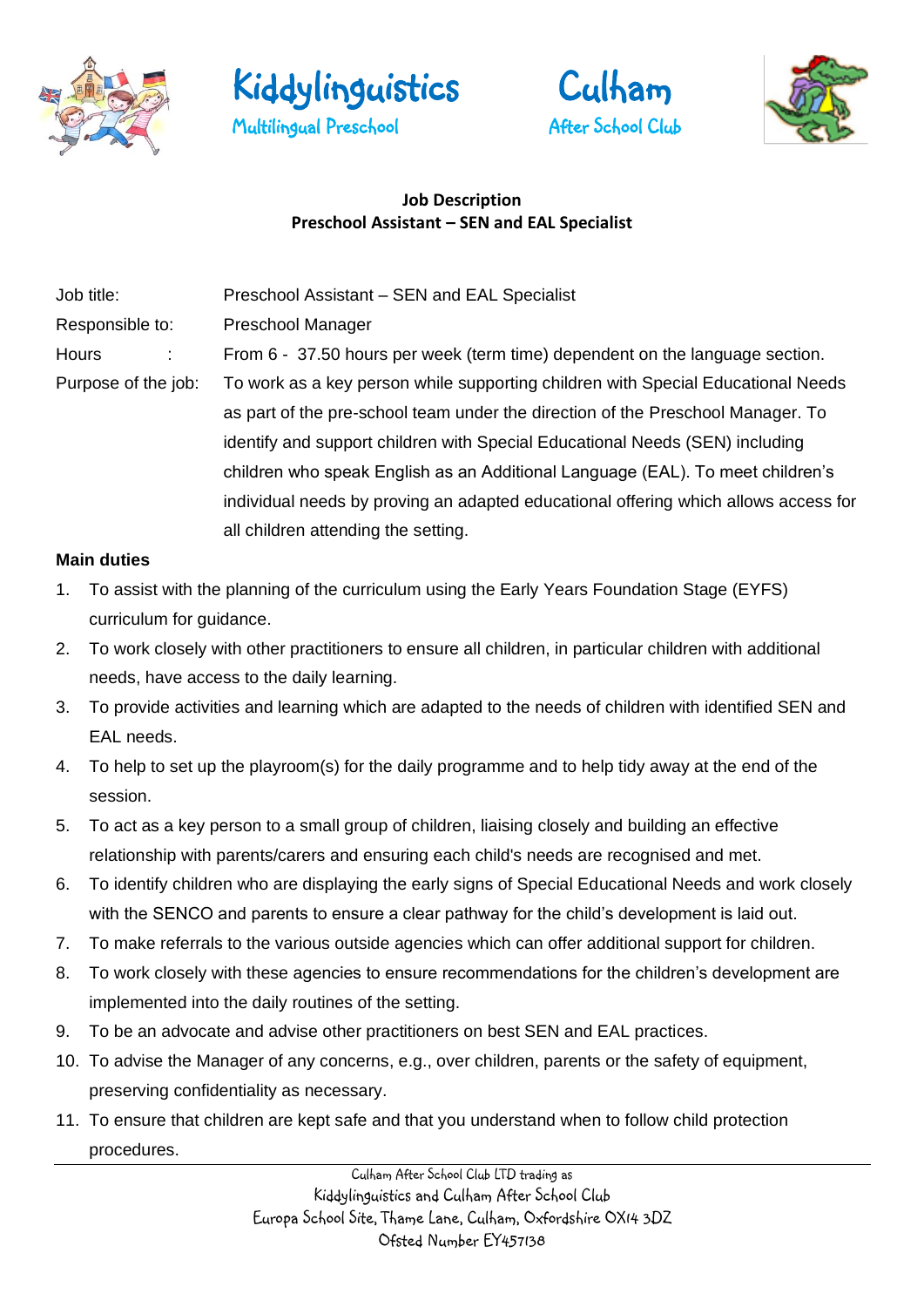







- 12. To ensure that the preschool's Safeguarding Children policy and procedures are followed at all times, and that concerns are raised in accordance with these.
- 13. To support meal times within the setting.
- 14. To actively participate at team meetings, supervisor meetings and appraisal meetings.
- 15. To attend training courses as required and to take responsibility for your development with particular focus on the specialisms of Special Educational Needs and English as an Additional Language.
- 16. To keep completely confidential any information regarding the children, their families or other staff, which is acquired as part of the job.
- 17. To be aware of and adhere to all the setting's operational policies and procedures, e.g. health and safety, fire precautions, dropping off and collection of children, food safety, cleanliness of the setting etc.
- 18. To ensure that adequate records are kept and updated regularly.
- 19. To promote the Preschool to current parents and potential customers.
- 20. To undertake any other reasonable duties as directed by the Manager, in accordance with the setting's business plan/objectives.

**This job description is not an exhaustive list of duties and the post holder will be required to undertake any other reasonable duties discussed and directed by the line manager.**

#### **Person specification**

#### *Essential criteria*

- 1. Willingness to undertake a Level 3 early years education and childcare qualification or equivalent.
- 2. Fluent or native level of English, spoken and written.
- 3. Previous experience of working with young children with Special Educational Needs.
- 4. Sound knowledge of child development for children from birth to five years.
- 5. Knowledge of the Early Years Foundation Stage (EYFS).
- 6. Knowledge of child protection procedures.
- 7. Good communication skills.
- 8. An understanding of play-based approaches to children's learning and development.
- 9. Commitment to equal opportunities.
- 10. Commitment to working effectively with young children and families.
- 11. Friendly and flexible approach at work which facilitates the development of effective relationships.